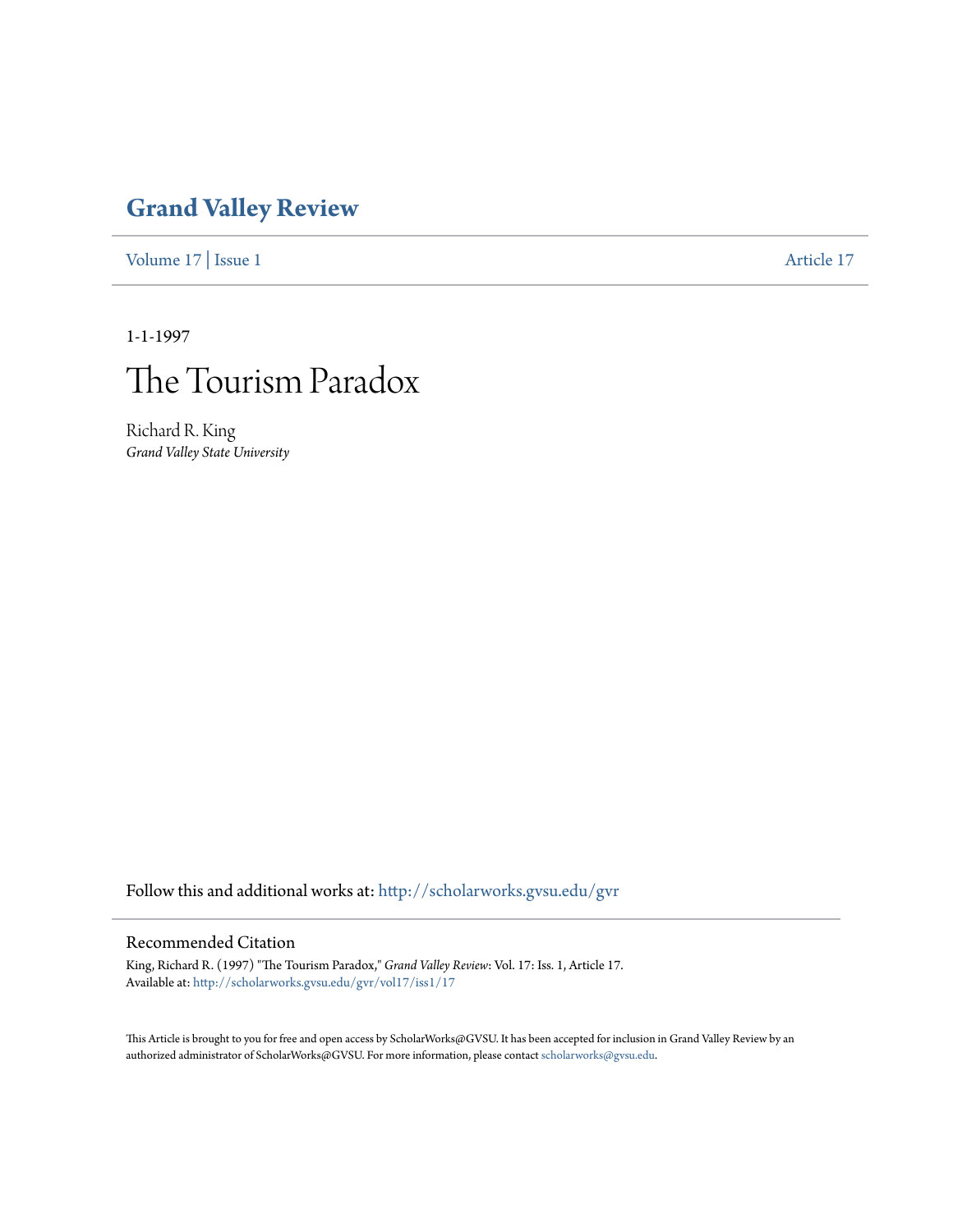## **The Tourism Paradox**

#### *by Richard R. King*

#### +

It is hardly possible to overrate the value, in the present low state of human improvement, of placing human beings in contact with persons dissimilar to themselves, and with modes of thought and action unlike those with which they are familiar. . . . Such communication has always been, and is peculiarly in the present age, one of the primary sources of progress.

#### John Stuart Mill *Principles of Political Economy*

 $\mathbf 1$ nternational travel — going to exotic places, exploring the diversity of nature, experiencing the cuisine of a foreign land, or visiting a historic site - provides a stimulating and valuable learning experience. It is also an increasingly important part of the United States' balance of payments account  $-$  generally referred to as America's "trade deficit." U.S. citizens traveling outside the country are an invisible import. This travel is considered an import because the dollars leave the U. S., albeit in the pockets of the travelers, to secure a good or service from a foreign supplier. Conversely, an international traveler to the United States is considered an export. This somewhat discordant juxtaposition of two very different sides of the tourism coin typifies the paradox that is international tourism in today's world.

By most accounts, tourism is the world's largest industry. In the United States, tourism is the third largest retail industry, exceeded only by automotive dealerships and food stores. It ranks second behind

**Richard R. King is an assistant professor and chair of the Hospitality and Tourism Management Department. He has taught at Grand Valley since 1987. He has been active in Tourism Policy issues working with the State of Michigan and representing the state at the White House conference on Travel and Tourism. He is currently engaged in research on the tourism implications involved in U.S.- Cuba policy.** 

health care as the largest source of jobs in the United States and creates an overall economic impact far greater than most people realize. Tourism is the nation's largest business services export. More than 46 million international visitors contributed \$74 billion to the U. S.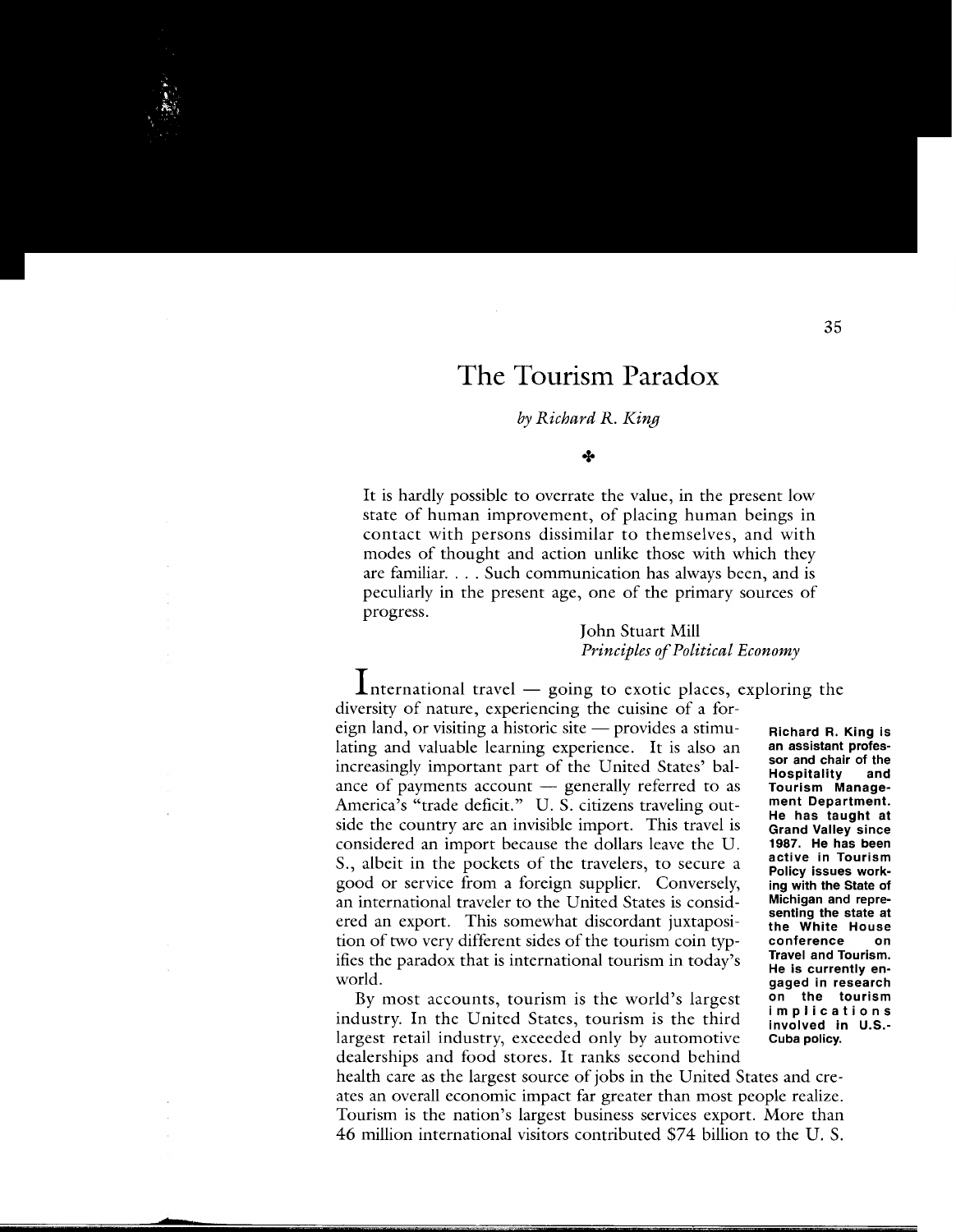economy in 1993, expenditures generating a trade surplus of \$22 billion, as spending by inbound travelers to the U. S. surpassed spending by Americans traveling abroad. Tourism is also a significant tax revenue builder generating over \$56 billion in federal, state, and local taxes in 1993 (White House Conference on Travel and Tourism, 1995).

Yet, despite its size and importance and the tremendous worldwide growth over the past twenty-five years, to many, tourism is lightly dismissed as those activities pursued with one's leisure time (Edgell, 1990). Tourism is seldom accorded status as a single, important industry, such as agriculture or manufacturing.

The steady development and expansion of tourism throughout the world, particularly across international borders, raises important issues of public policy. These issues are of increasing concern for both local and national governments as well as the subject of international governmental cooperation.

John Naisbitt points to this curious oversight:

As a contributor to the global economy, tourism has no equal .... Tourism is the world's leading economic contributor, producing an incredible 10.2 percent of the world gross national product. . . . If tourism is such a major contributor to the world's economic well-being, then the question arises: Why has tourism received so little attention from domestic policy makers and crafters of international trade agreements? .... There is no obvious answer. (John Naisbitt, *Global Paradox,* qtd. in *Tourism: Putting the Pieces Together)* 

Tourism generates both positive and negative effects. On the positive side, there is little question of the economic significance of tourism in the world economy. This economic importance carries with it implications for employment, transportation, infrastructure, and regional development policy. Ironically, it may be because of its importance as an economic contributor that the political and social aspects of tourism have been largely ignored. It has been left to the economists to study tourism and as a result, "economic considera $tions$  - short-term ones at that - have dominated policy making" (Richter, 1989). Quantitative economic impact studies focusing on direct gross economic benefits have been the principal decision-making model for tourism policy formation.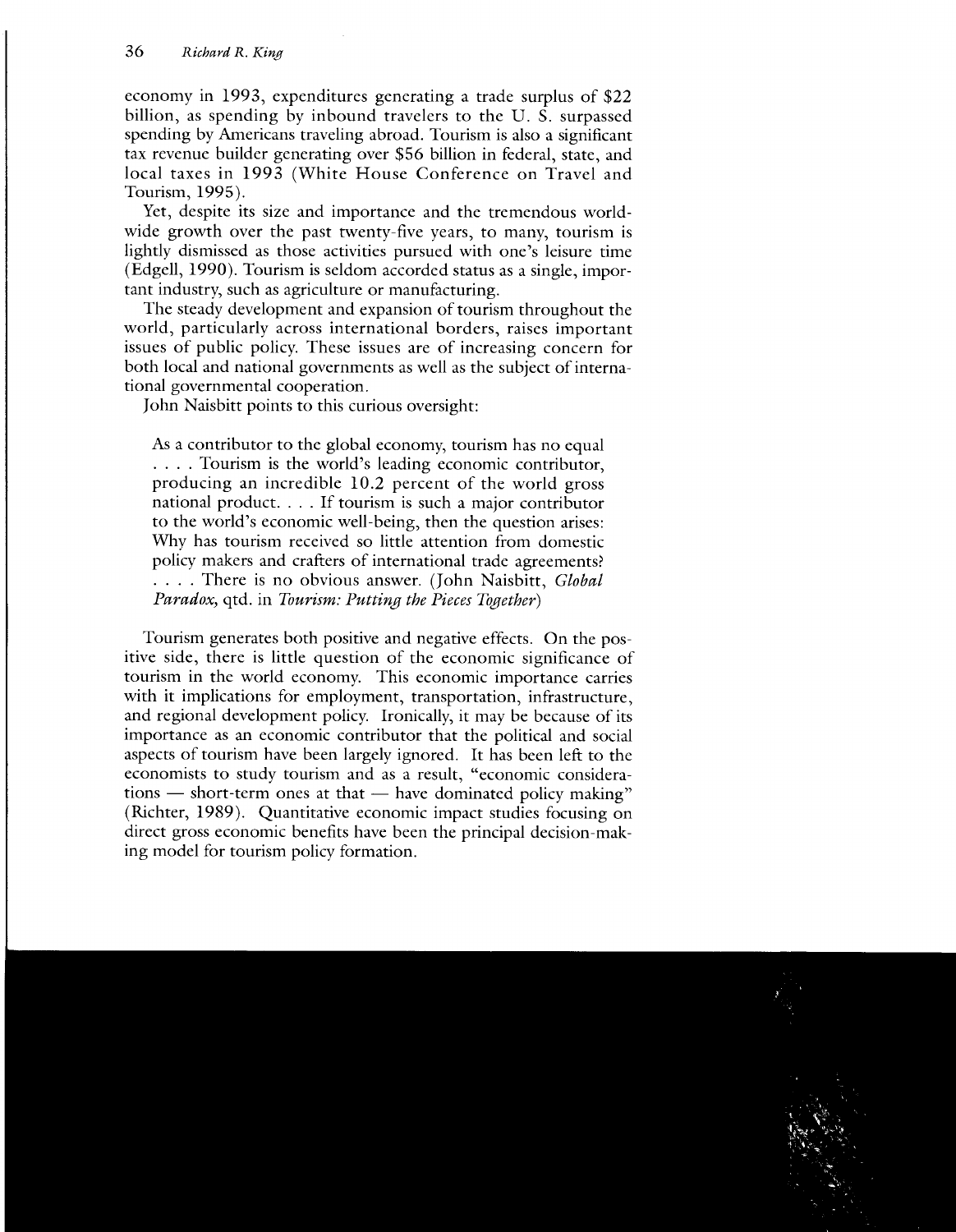Here is perhaps the inherent danger for tourism policy: given that models are simplifications of reality, they do not incorporate all the variables and dynamics of a situation. There has been a tendency for policy makers to be lulled into an overreliance on the impressive numbers cranked out using basic economic models applied to tourism. All too often the resulting figures have been accepted on blind faith without considering the ramifications beyond mere numbers. The dynamics of tourism do not lend themselves readily to such oversimplification.

The cost side of tourism is problematic since it requires estimating the costs of "tourism activities," many of which can be nonmonetary, incurred by the government as well as the residents of the area. Negative effects can arise in quality of life issues such as congestion, overcrowding, and environmental damage. If these negative effects are not reflected in the prices paid by tourists, they represent externalities that must be addressed by the public sector.

Keith Harley and Nicholas Hooper give this view of the larger picture:

To its supporters tourism creates jobs, maintains and improves the environment, and promotes regional economic development. For a nation, tourism is supposed to contribute to the balance of payments and enhance international understanding, mutual respect and toleration. Critics disagree. They point to large influxes of foreigners causing traffic congestion, damaging the environment, destroying a nation's cultural heritage and creating international tension. Indeed, some critics view tourism policy both locally and nationally as designed to benefit producer interest groups. (Hartley and Hooper, 1993)

Consequently, tourism can no longer be viewed merely as a "marketing and promotion" issue. Increasingly, tourism looks like other major public policy areas. As Linda K. Richter points out, "Environmental, social, demographic and increasingly political issues are dominating tourism policies at the local, regional, national, and global levels" (Richter, 1991).

The issue of externalities created by market failures is also a serious concern. While market forces seem to adequately increase the demand for and the supply of tourism products and services, the dis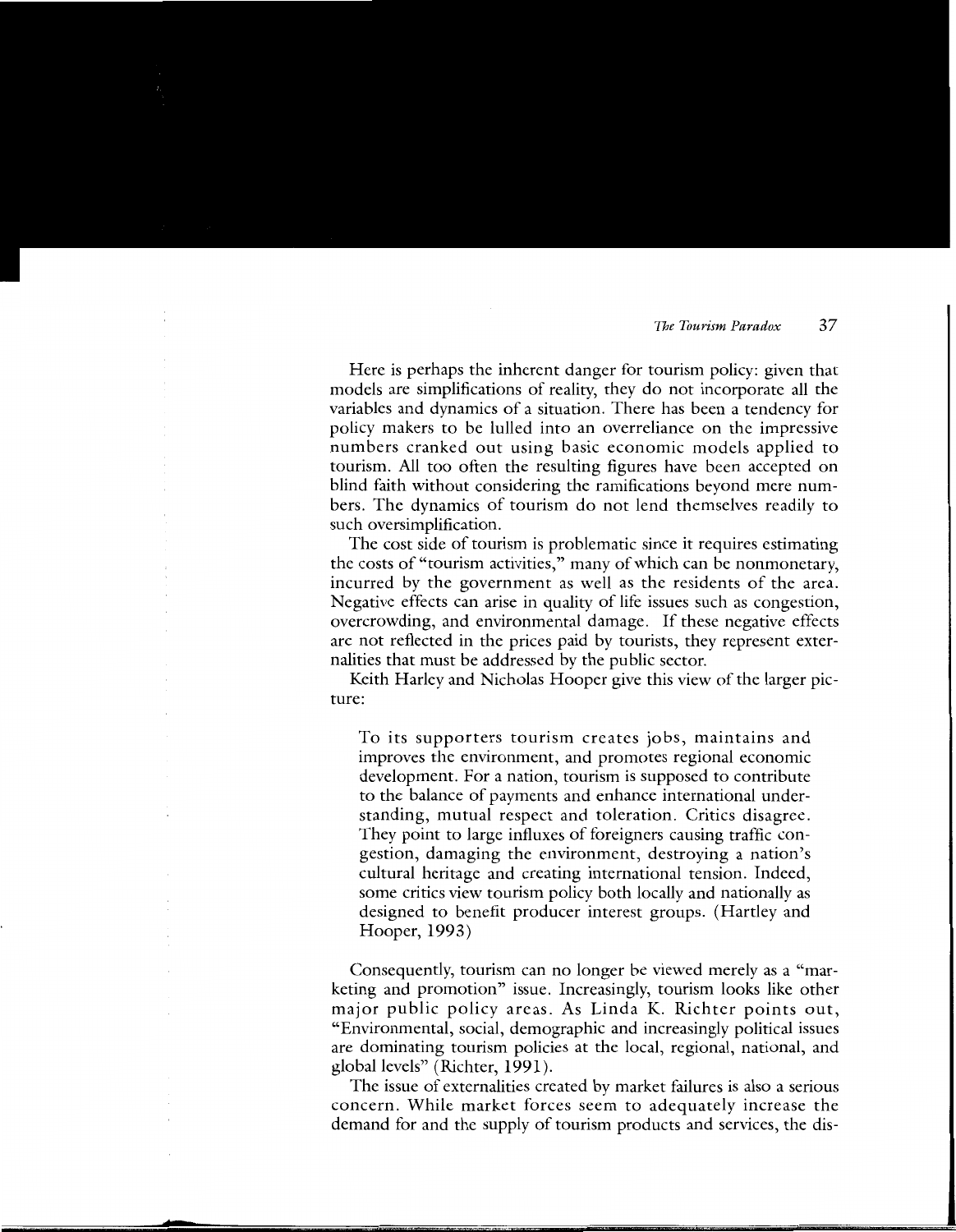tribution as driven by market forces can create externalities such as overcrowding, destruction or degradation of the environment, overtaxing of public services and the like. In the absence of sound tourism policy, the negative effects of tourism can outweigh the benefits.

Tourism policy, as it has been implemented historically, focused on the market demand side through government marketing and promotion efforts. Policy making, in the future, needs to focus on the overall effects of tourism. The integration of tourism as an economic, social and political factor in public policy areas affecting and, in turn, affected by tourism has been neglected in favor of a "zero-sum" approach to the economics of tourism. Competition for foreign visi $tors - a$  simple numbers race  $-$  has driven the policy-making process. Tourism is compatible with both public and private interests, but to achieve its potential tourism policy needs to shift its focus.

The preoccupation with promotion and the economic rewards needs to give way to a recognition that tourism is more than an industry and has profound effects  $-$  both positive and negative  $$ across a wide spectrum of local, regional, national and global issues and concerns. As such, tourism is best seen as a convergence point where many different policy issues need to be addressed.

Surprisingly, despite the magnitude of the industry, very little attention has been given to tourism as an academic discipline. Most current tourism programs at the bachelor's and master's degree levels tend to be options attached to the more established and traditional hospitality programs. Thus, through a curriculum designed for hotel and restaurant management, parks and recreation programs, or geography, students have the opportunity to select a small number of courses designed to "broaden" the core curriculum with a tourism orientation. This is reflective of the industry itself. Individual tourism businesses or special interest groups, such as hotels, airlines, attractions, or travel agencies, each have specific, narrow goals based on their respective operational needs.

Clearly the extensive range of the exogenous variables that confront international tourism development today requires a fundamentally different approach to tourism education. The types of variables that need to be considered include demographic and social changes, economic and financial developments, political/legislative/regulatory changes, technological innovations and improvements, trading developments, transport infrastructure, and the safety of travel *(World Travel* & *Tourism Review-* 1992).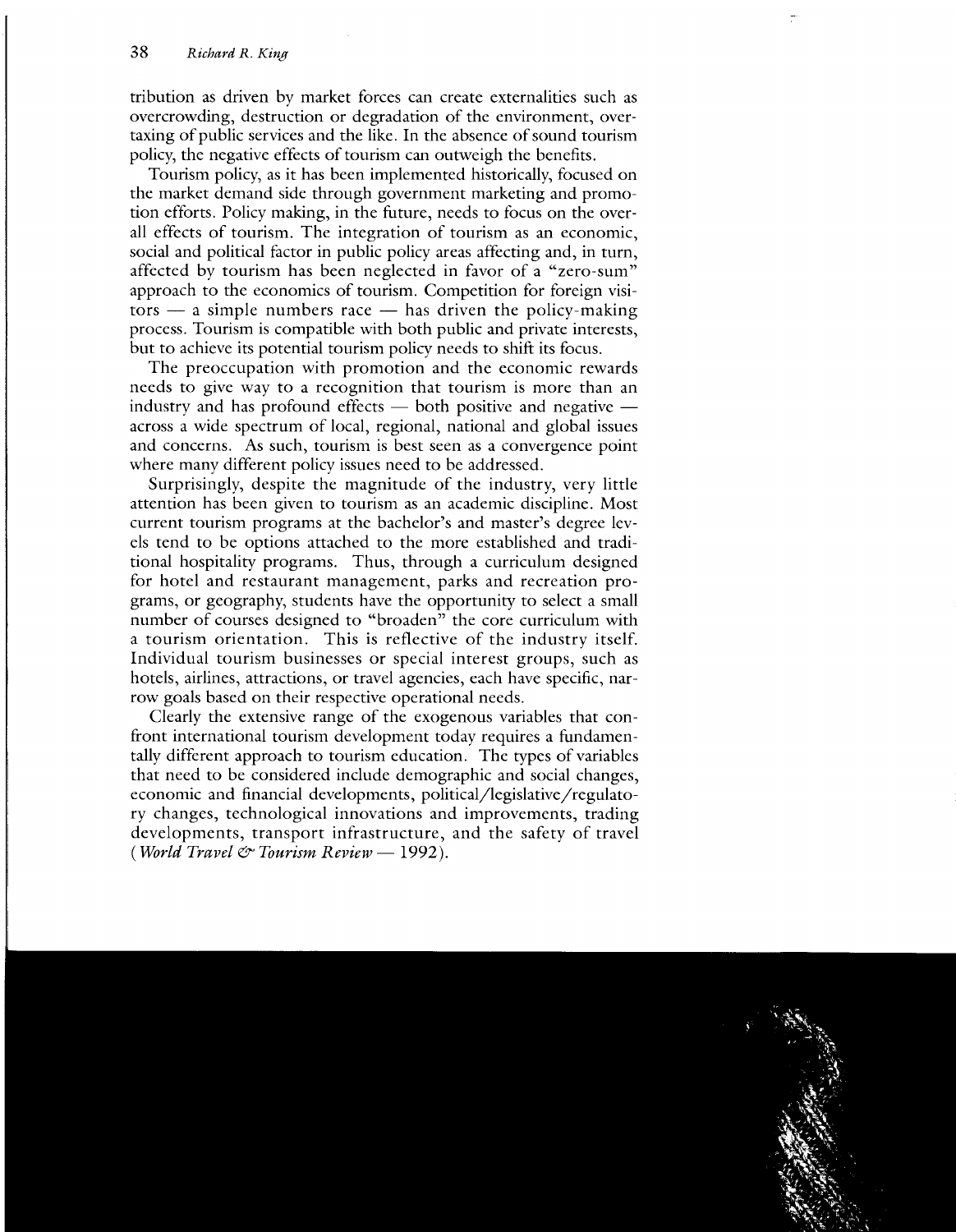Tourism is an extremely complex phenomenon that requires more than a handful of "tourism" courses. As Adrian Bull aptly describes it, "tourism is neither a phenomenon nor a simple set of industries. It is a human activity which encompasses human behavior, uses of resources, and interaction with other people, economies and environments" (Bull, 1991). To develop well-educated and skilled professionals to meet the changing nature of the tourism industry requires a conceptual framework that recognizes that the industry is made up of numerous parts, components, and functions that are all interrelated in the larger global context.

The authors of *Tourism in Contemporary Society* suggest precisely that:

Tourism should be analyzed in terms of its global scope, relative to its stage of development in terms of tourism demand and supply in developed, newly-industrialized, and developing countries. (Hudman and Hawkins, 1989)

It should be evident that the study of tourism requires a multiand interdisciplinary approach. While business, economics, law, management, and marketing are necessary foundations for the fundamental activities of tourism, other disciplines need to be drawn upon to understand and deal with the visitor and industry relationships to environments - socio-cultural, economic, political, and physical. Disciplines ranging from psychology and sociology, ecology and geography, political science, public administration and planning to foreign languages need inclusion in curriculum.

As Graburn and Jafari wisely point out:

No single discipline alone can accommodate, treat, or understand tourism; it can be studied only if disciplinary boundaries are crossed and if multidisciplinary perspectives are sought and formed. (Graburn and Jafari, 1991)

The study of tourism needs to find its place securely in the tradition of a liberal education. Only then will the subject be studied in a fashion fitting both its importance and its complexity.  $\triangleleft$